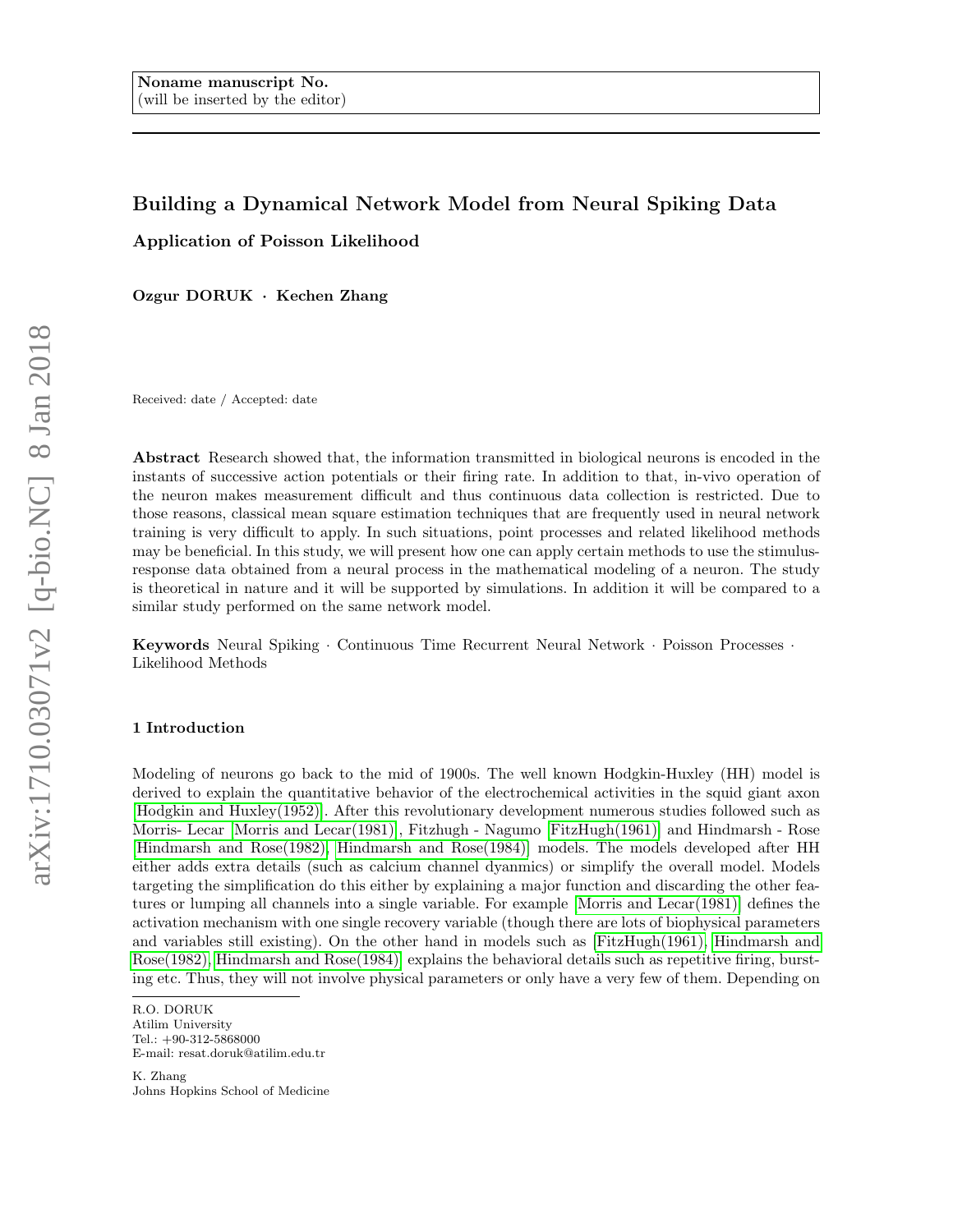the research/application the existence of physical parameters in a neuron may or may not be necessary. In fact, one major criterion in building/selection of the neuron model is the answer to the question: How will one collect the data? In the development of models such as HH, the data is collected through a voltage-clamp [\[Pehlivan\(2009\)\]](#page-12-0) experiment. This is a standard method in electrophysiology. However, it requires the neuron to be isolated (or in vitro experiment). In an in-vivo application, placing an electrode to the neuron's membrane is risky as it will alter the operation of the cell (propagation of the action potential might be delayed etc.). That will be disastrous. Measurement without touching to the neuron in consideration is possible but one will not be able to measure the level of action potential. However, one can collect the individual peaks of successive action potentials thanks to the local current flows from the membrane. This will yield an array of time values which defines the locations of the peaks of the successive action potentials. This array is often called as neural spike train as each action potential is considered like a sudden voltage jump. We will not have continuous data collection here. We will only have timing information but no potential levels. At a first look one may think that this data has no meaning but the reality seems different. Studies such as [\[Shadlen and Newsome\(1994\)\]](#page-12-1) showed that this temporal data carries the actual coding rather than the action potential itself. In addition, it is also understood that the spike trains are not deterministic and they appear at different locations even the same stimulus is applied. It is discovered that the stochastic distributions of the spike timings obey an Inhomogeneous Poisson Process with the event rate being the neural firing rate of the neurons.

Being aware of that one might propose a generic model that can be trained using point process likelihood methods [\[Myung\(2003\)\]](#page-11-5). These are asymptotically efficient methods where the mean square error approaches the Cramer-Rao lower bound as the number of data samples increases. Knowing the fact that neural spiking obeys Poisson processes, one can implement a likelihood function from the Poisson's probability mass function. One can make use of the spike count for the evaluation.

A similar study was performed by [\[DiMattina and Zhang\(2011\)\]](#page-11-6) and [\[DiMattina and Zhang\(2013\)\]](#page-11-7). Here, static feedforward neural network is fitted from the discrete neural spiking data. The parameter estimation procedure is based on the maximum a-posteriori (MAP) estimation technique [\[Mur](#page-11-8)[phy\(2012\)\]](#page-11-8) which is known as an extension to the maximum likelihood method (ML). The model targets a stimulus-response relationship and includes a very few physical parameters. Though it is relatively easier to process a static neural network model, it lacks the features such as time dependentness which may not be adequate to express the behavior of a realistic neuron or neural network. In fact there is a dynamical version of this network which is called as continuous time recurrent neural network (CTRNN) [\[Beer\(1995\)\]](#page-11-9). This includes some nonlinear features existent in realistic neural networks and also has the advantage of universal approximation capability. In this work, we will work on a CTRNN type model.

We can summarize what to be done in this research as follows:

- 1. We will present an approach on how we can fit a model from a discrete neural spiking data.
- 2. The study targets the testing of efficiency of the algorithms that is to be used in estimation of the parameters of the neuron.
- 3. The neural spike data will be generated from the firing rate through Poisson process simulation.
- 4. The parameters of the model will be estimated using Maximum Likelihood Estimation and the probability mass function of the Inhomogeneous Poisson Process is used as a likelihood function.
- 5. The optimization of the likelihood function is performed through MATLAB's fmincon script.
- 6. The comparison of the findings with a study [\[Doruk and Zhang\(2017\)\]](#page-11-10) using a different likelihood function will also be briefly presented.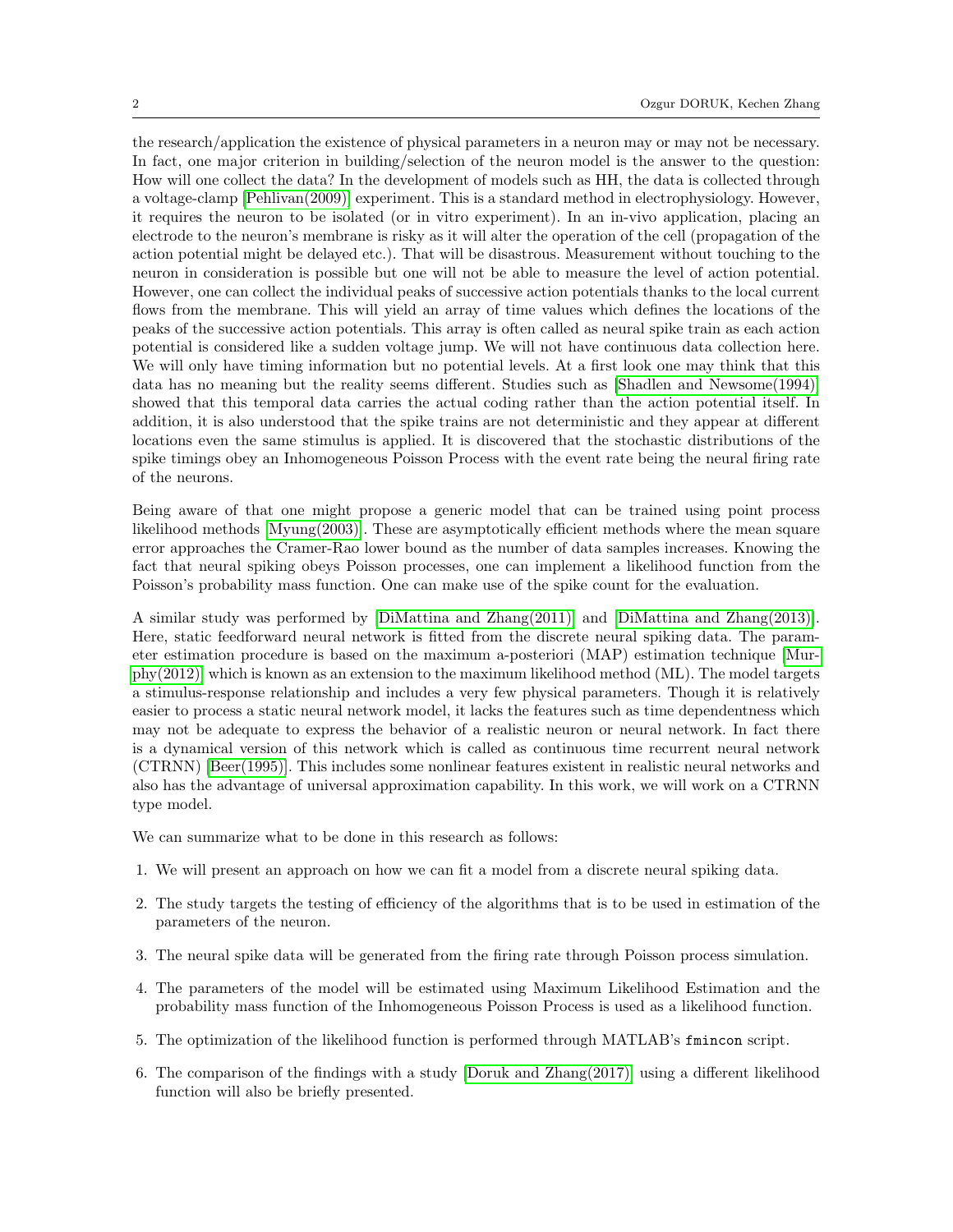## 2 Theoretical Methods

#### 2.1 Model of a Neuron

As in several physical processes neurons exhibit a highly nonlinear behavior. So one can express the stimulus response relationship of a neuron or a neural network as a generic nonlinear system:

<span id="page-2-0"></span>
$$
\begin{aligned}\n\dot{x} &= f(x, I, p) \\
y &= h(x)\n\end{aligned} \tag{1}
$$

In the above equation I is the stimulus and y is the response. Here the state variable x represent the time dependentness of the neurons. This may be a membrane potential, firing rate or a dimensionless variable. [\(1\)](#page-2-0) can represent a single neuron or an average response of a group of neurons. For a successful representation, it is recommended that at least two state variables should exist in the model. In Section [1](#page-0-0) we stated that, we will model the neuron by a continuous time recurrent neural network. So a CTRNN in general can be shown as:

$$
\tau_i \frac{dx_i}{dt} = -x_i + \sum_{j=1}^n W_{ij} g_j(x_j) + \sum_{k=1}^m C_{ik} I_k \tag{2}
$$

Here  $x_i$  and  $I_k$  are the state and stimulus variables like in [\(1\)](#page-2-0).  $W_{ij}$  is a weight parameter representing the synaptic connections between neurons i and j. The term  $C_{ik}$  is a weight parameter between the stimulus and the neurons. The function  $g_j(x_j)$  is a soft saturable function relating the firing rate response of the neuron to its dynamical variable  $x_j$ . Mathematically it is:

<span id="page-2-2"></span>
$$
g_j(x_j) = \frac{\Gamma_j}{1 + \exp(-a_j(x_j - h_j))}
$$
\n(3)

The above is also called as a sigmoid function. Here  $\Gamma_i$  is the maximum firing rate that the neuron j can produce.  $h_j$  and  $a_j$  are a soft threshold and a slope parameter for the same neuron respectively.  $\tau_i$  is a time constant parameter. This is the major physical parameter here. In this work, we will work on a two neuron CTRNN model. This model will have one excitatory and one inhibitory neuron. More truely speaking the collective behavior of a group of excitatory and inhibitory neurons is lumped into two neurons. Mathematically this will be:

<span id="page-2-1"></span>
$$
\tau_e \dot{x}_e = -x_e + w_{ee} g_e(x_e) - w_{ei} g_i(x_i) + c_e I
$$
  
\n
$$
\tau_i \dot{x}_i = -x_i + w_{ie} g_e(x_e) - w_{ii} g_i(x_i) + c_i I
$$
\n(4)

In the above, e and i stand for excitatory and inhibitory units,  $\tau_e$  and  $\tau_i$  are the time constants of the excitatory and inhibitory units respectively,  $w_{ee}$  is the self excitation weight for the excitatory neuron,  $w_{ii}$  is the self inhibition constant for the inhibitory neuron,  $w_{ei}$  is the synaptic coefficient that represent the synapse that inhibits the excitatory neuron,  $w_{ie}$  is the synaptic coefficient that represents the synapse that excites the inhibitory neuron. All those parameters are positive in value and their excitatory characteristics are determined by their signs in [\(4\)](#page-2-1) (positive for excitatory and negative for inhibitory).  $c_e$  ve  $c_i$  are the coefficients of interaction between stimulus and the neurons.  $g_e$  ve  $g_i$ functions are obtained by replacing j in [\(3\)](#page-2-2) by e and i. In order to rewrite [\(4\)](#page-2-1) in the form of [\(1\)](#page-2-0) we need to transfer the time constants as reciprocal forms to right hand side as:

<span id="page-2-3"></span>
$$
\begin{aligned}\n\dot{x}_e &= -\beta_e x_e + \beta_e \left( w_{ee} g_e(x_e) - w_{ei} g_i(x_i) + c_e I \right) \\
\dot{x}_i &= -\beta_i x_i + \beta_i \left( w_{ie} g_e(x_e) - w_{ii} g_i(x_i) + c_i I \right)\n\end{aligned} \tag{5}
$$

where  $\beta_e = \frac{1}{\tau_e}$  and  $\beta_i = \frac{1}{\tau_i}$ . The stimulus entering the model is I here. The response will be the firing rate of the excitatory neuron which is denoted by  $r_e$ . Of course this is not a measurable variable but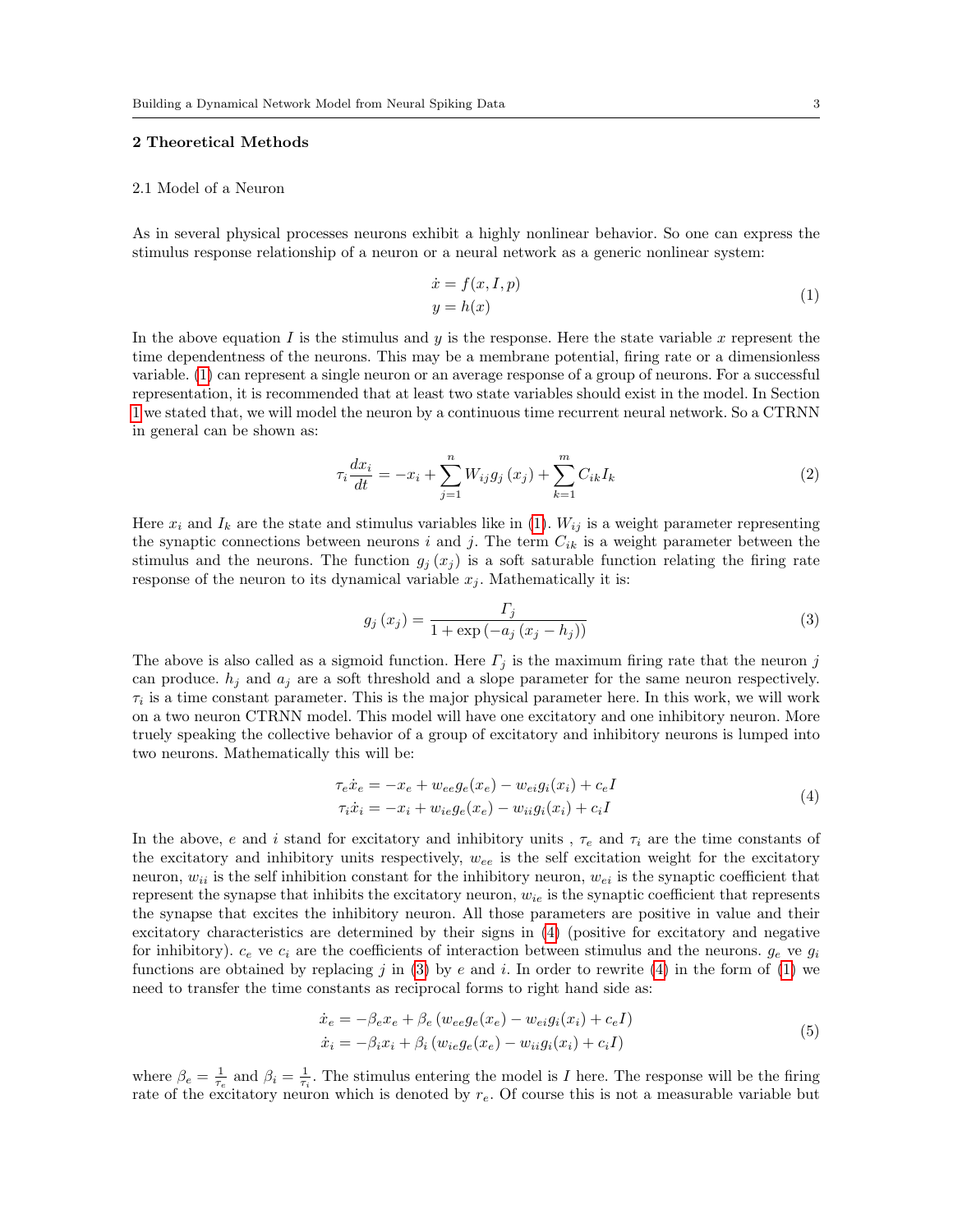<span id="page-3-1"></span>it reveals itself in the spiking response of the excitatory neuron. The relationship to the excitatory dynamic variable  $x_e$ :

$$
r_e = g_e(x_e) \tag{6}
$$

In the above equations  $x_e$  and  $x_i$  are dynamical variables representing the excitatory and inhibitory neurons. They do not have to represent any physical quantity or process.

## <span id="page-3-2"></span>2.2 Neural Spiking, Poisson Random Processes and Likelihood

Neural spiking is the phenomena which occurs due to successive action potentials occurring in a neural transmission [\[Rieke\(1999\)\]](#page-12-2). One can see an example in Figure [1.](#page-3-0) In this figure, the instant where the action potential is fired is recorded as '1' and '0' is recorded when the neuron is at rest state. This will be like a serial data recorded as a binary number (like RS-232 serial transmission).

<span id="page-3-0"></span>

Fig. 1: Action potentials and neural spiking: Peak points of individual action potentials taken as ones and the remaining regions correspond to a zero. This requires precision sampling as the spiking event can occur in a time bin of 1 ms or less.

The transmitted information may be coded in the firing rate of the spikes [\[Kandel et al\(2000\)Kandel,](#page-11-11) [Schwartz, Jessell, Siegelbaum, Hudspeth et al,](#page-11-11) [Adrian\(1926\)\]](#page-11-12), their count [\[Forrest\(2014a\),](#page-11-13) [Forrest\(2014b\)\]](#page-11-14)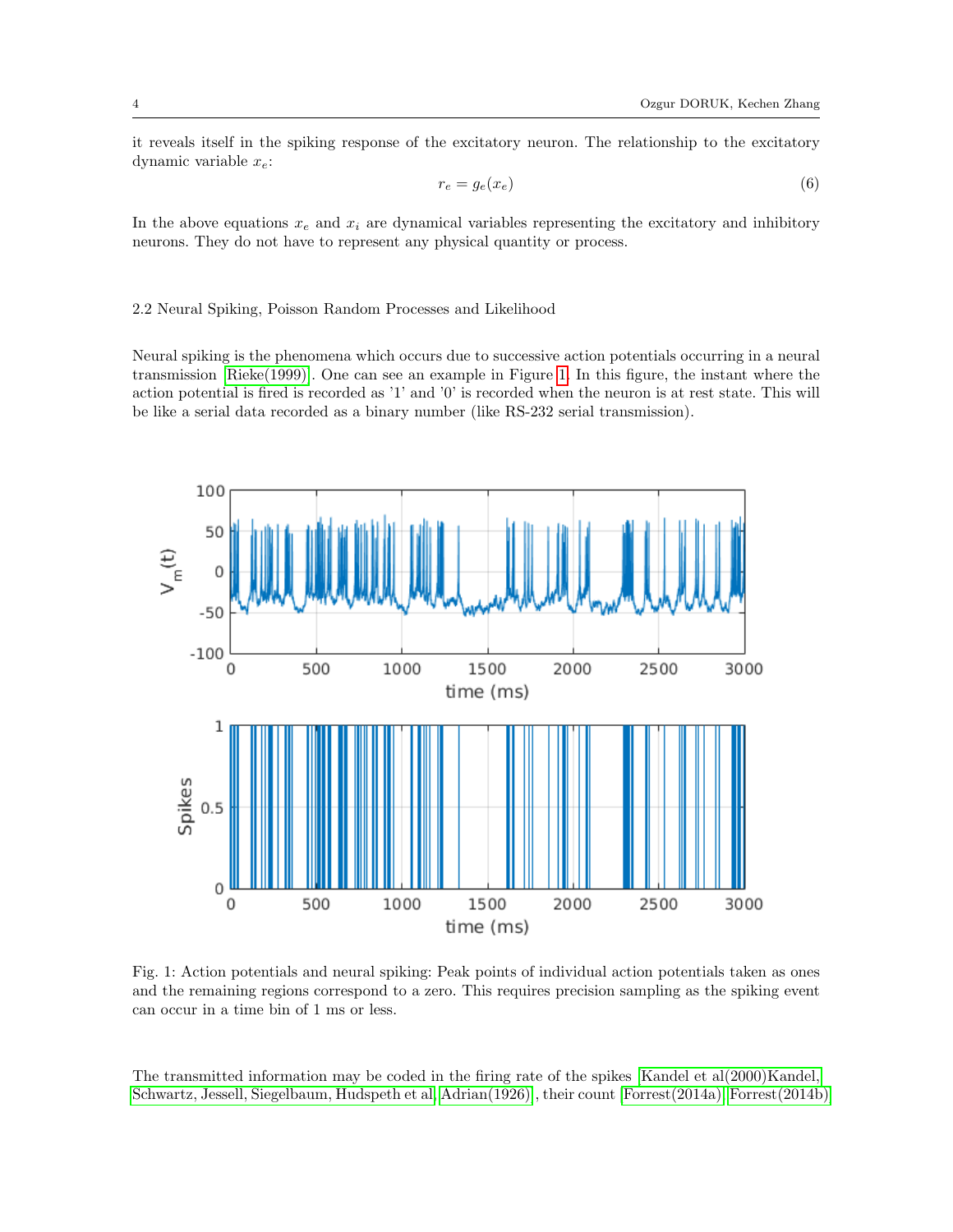or timing [\[Dayan et al\(2003\)Dayan, Abbott et al,](#page-11-15) [Butts et al\(2007\)Butts, Weng, Jin, Yeh, Lesica, Jose-](#page-11-16)[Manuel, and Stanley,](#page-11-16) [Singh and Levy\(2017\)\]](#page-12-3). The mechanism may differ from neuron to neuron. We also reminded in Section [1](#page-0-0) that the spike trains such as the one shown in Figure [1](#page-3-0) is not deterministic and found to obey an Inhomogeneous Poisson Process [\[Shadlen and Newsome\(1994\)\]](#page-12-1).

In order to talk about the statistics of an Inhomogeneous Poisson Process one needs to write its probability mass function:

<span id="page-4-0"></span>
$$
Prob[N(t + \Delta t) - N(t) = k] = \frac{e^{-\lambda}\lambda^k}{k!}
$$
\n(7)

The above expression provides the probability of k number of events to occur in the interval  $[t, t + \Delta t]$ . This probability depends on a critical parameter called as event rate  $\lambda$ . In homogeneous Poisson process, this parameter is constant. In Inhomogeneous versions it will be time varying and equivalent to the neural firing rate  $r_e(t)$ . Thus we will need to define the above in terms of the mean firing rate:

$$
\lambda = \int_{t}^{t + \Delta t} r_e(\tau) d\tau \tag{8}
$$

In the neural spiking phenomenon, the number of spikes will be equivalent to the event count parameter which is  $k$ . So one can determine the expected number of spikes by simulating the process defined by [\(7\)](#page-4-0). As firing rate  $r_e$  depends on the state variable  $x_e$  one can also write the following:

<span id="page-4-2"></span>
$$
\lambda(\theta) = \int_{t}^{t + \Delta t} r_e(\theta, \tau) d\tau
$$
\n(9)

In the above we redefine firing rate as a function of the model parameters. That is:

$$
\theta = [\theta_1, \dots, \theta_8] = [\beta_e, \beta_i, w_e, w_i, w_{ee}, w_{ei}, w_{ie}, w_{ii}] \tag{10}
$$

So we can say that, the probability of  $K_m$  spikes to occur in the interval  $[0, T_m)$  is given by:

$$
p(K_m, \theta) = \frac{e^{-\lambda(\theta)} \lambda^{K_m}(\theta)}{K_m!}
$$
\n(11)

<span id="page-4-1"></span>regarding the fact that firing rate generated by [\(5\)](#page-2-3) and [\(6\)](#page-3-1). The above equation is also the likelihood function for trial m. Statistically it is not enough to proceed with a single set of data and we often need multiple trials. In addition the stimulus I should be different for each trial (so I becomes  $I_m$ ). So, if we have  $M$  different stimuli and  $M$  corresponding different responses we can write the following:

$$
p(K_1, K_2, \dots, K_M, \theta) = \prod_{m=1}^M \frac{e^{-\lambda_m(\theta)} \lambda_m^{K_m}(\theta)}{K_m!}
$$
\n(12)

In the above we have M different stimuli  $I_m$  and thus M different response  $r_e^m$  through the states  $x_e^m$ . If  $r_e^m$  represents the firing rate of the trial m:

<span id="page-4-3"></span>
$$
\lambda_m(\theta) = \int_0^{T_m} r_e^m(\theta, \tau) d\tau
$$
\n(13)

is written.  $(12)$  gives the joint likelihood of M independent neural spike data collection trials. In the optimization we generally prefer its logarithmic version as:

$$
L(K_1, K_2, \dots, K_M, \theta) = \sum_{m=1}^{M} \left( -\lambda_m(\theta) + K_m \ln[\lambda_m(\theta)] - \ln(K_m!) \right)
$$
 (14)

The term  $K_m!$  may be neglected. One can write the estimate of parameter  $\theta$  in [\(10\)](#page-4-2) as shown below:

$$
\hat{\theta}_{ML} = \arg\max_{\theta} L(K_1, K_2, \dots, K_M, \theta)
$$
\n(15)

The above optimization problem can be solved by MATLAB<sup>®</sup> fmincon script.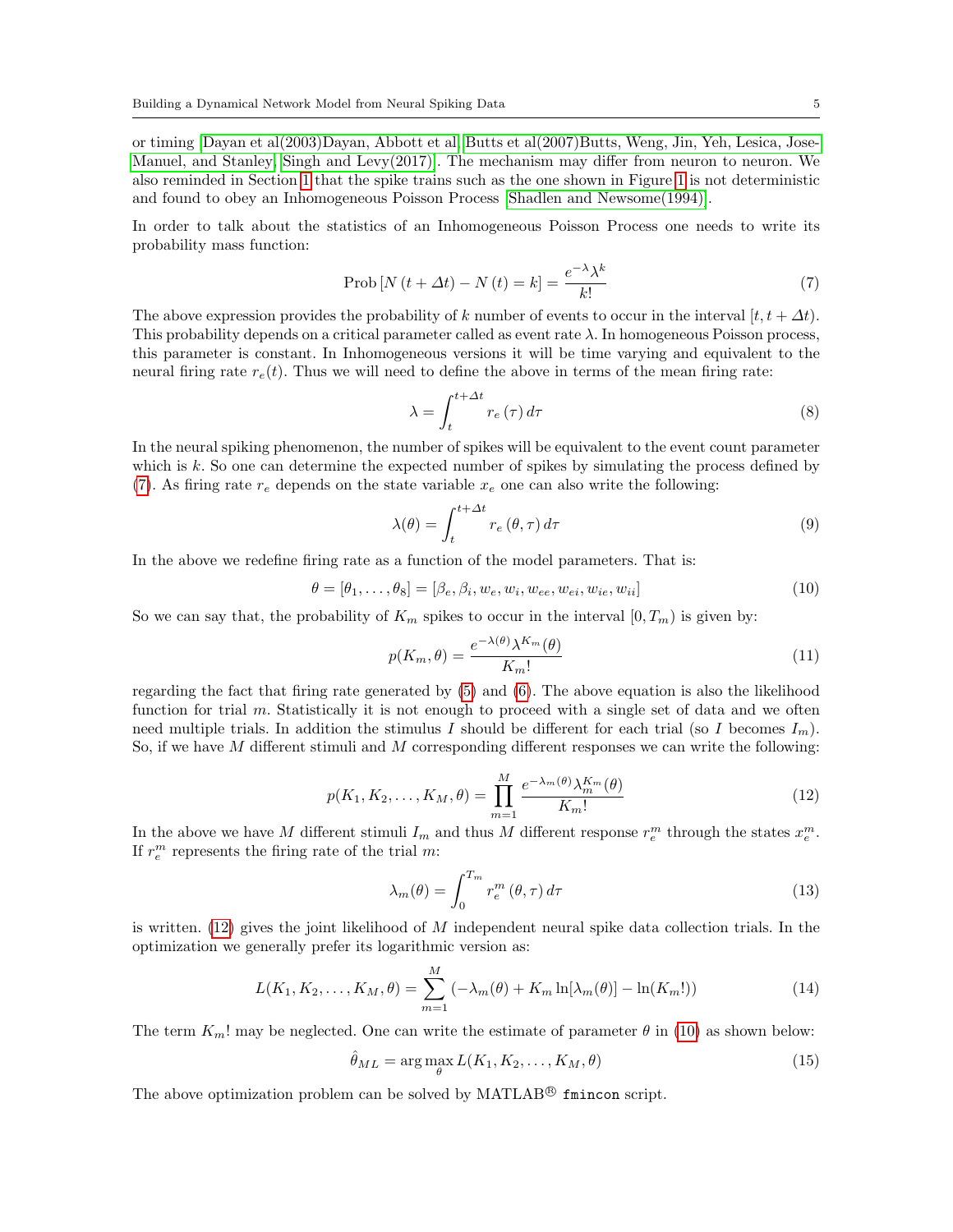<span id="page-5-0"></span>2.3 Simulation of Poisson Processes and Spiking Data

In order to test the methodologies obtained in the last section one has to generate a spike train. The best way to achieve that is to obtain a set of timing events by simulating an Inhomogeneous Poisson Process (using [\(7\)](#page-4-0)) as a function of time dependent firing rate  $r<sub>e</sub>$ . This even better for the cases where the neuron model has a very few or no physical parameters. There are few different methods to simulate an Inhomogeneous Poisson Process by computational tools such as MATLAB. One feasible method when one has discrete time bins is the local Bernoulli approximation [\[Eden\(2008\)\]](#page-11-17). Here one can assume that each spike is formed at a very narrow time bin such as 1 ms. Based on those one can say that:

- 1. Assume that the firing rate of the neurons are given by  $r_e(t)$ .
- 2. Suppose that  $\Delta t$  is an interval such that only one spike can appear in.
- 3. So, the probability of a spike to appear in the interval  $[t, t + \Delta t]$  will be  $r_e(t)\Delta t$ .
- 4. The probability of a spike not to exist in  $[t, t + \Delta t]$  interval will be  $1 r_e(t)\Delta t$ .

From the above properties one can develop the following algorithm to generate a neural spike train:

- 1. Divide the simulation interval  $[0, T_f]$  to  $\Delta t$  spaced discrete time bins. Now one will have  $N_f =$  $T_f/\Delta t + 1$  equally spaced time bins in the simulation interval. Note that  $\Delta t$  so small that only one spike can fit.
- 2. Suppose that current time instant is denoted by  $t_c$ . In order to test whether there is any spike occurring at  $t_c$ , first generate a uniformly distributed random variable  $x_{rand}$  in the range [0, 1]. In MATLAB this can be done by  $x_{rand}$ =unifrnd(0,1).
- 3. If  $r_e(t_c)\Delta t > x_{rand}$  fire a spike at  $t_c$ .
- 4. If  $r_e(t_c)\Delta t \leq x_{rand}$ , nothing happens.
- 5. The steps up-to this point should be repeated for each time bin in  $[0, T_f]$ . So one has  $N_f$  operations to process, but this should be fairly easy thanks to the vectorial computation capabilities of MATLAB.

# <span id="page-5-2"></span>3 Example Application

<span id="page-5-1"></span>3.1 Definition of the Problem

In this section, we will present an example to demonstrate the theoretical information presented in Section [2.2.](#page-3-2) We will attempt to estimate the parameters of [\(5\)](#page-2-3) through the collected spike timing information (spike train). The parameters to be estimated are given in [\(10\)](#page-4-2). We can summarize the goals and procedures as follows:

- 1. The model in [\(5\)](#page-2-3) will be simulated using the nominal value of parameters in Table [1.](#page-6-0) This will provide the true firing rate information that is to be encoded in the spike trains.
- 2. The method in Section [2.3](#page-5-0) will be used to simulate an Inhomogeneous Poisson Process to obtain the expected number and timings of the spikes. The event rate will be the firing rate obtained in the previous step.
- 3. The simulation will be repeated M times to obtain statistically adequate information. Each trial will involve a different stimulus. Information on the numerical value of  $M$  is given in Section [3.3.](#page-9-0) The generation of stimulus is described in Section [3.2.](#page-6-1)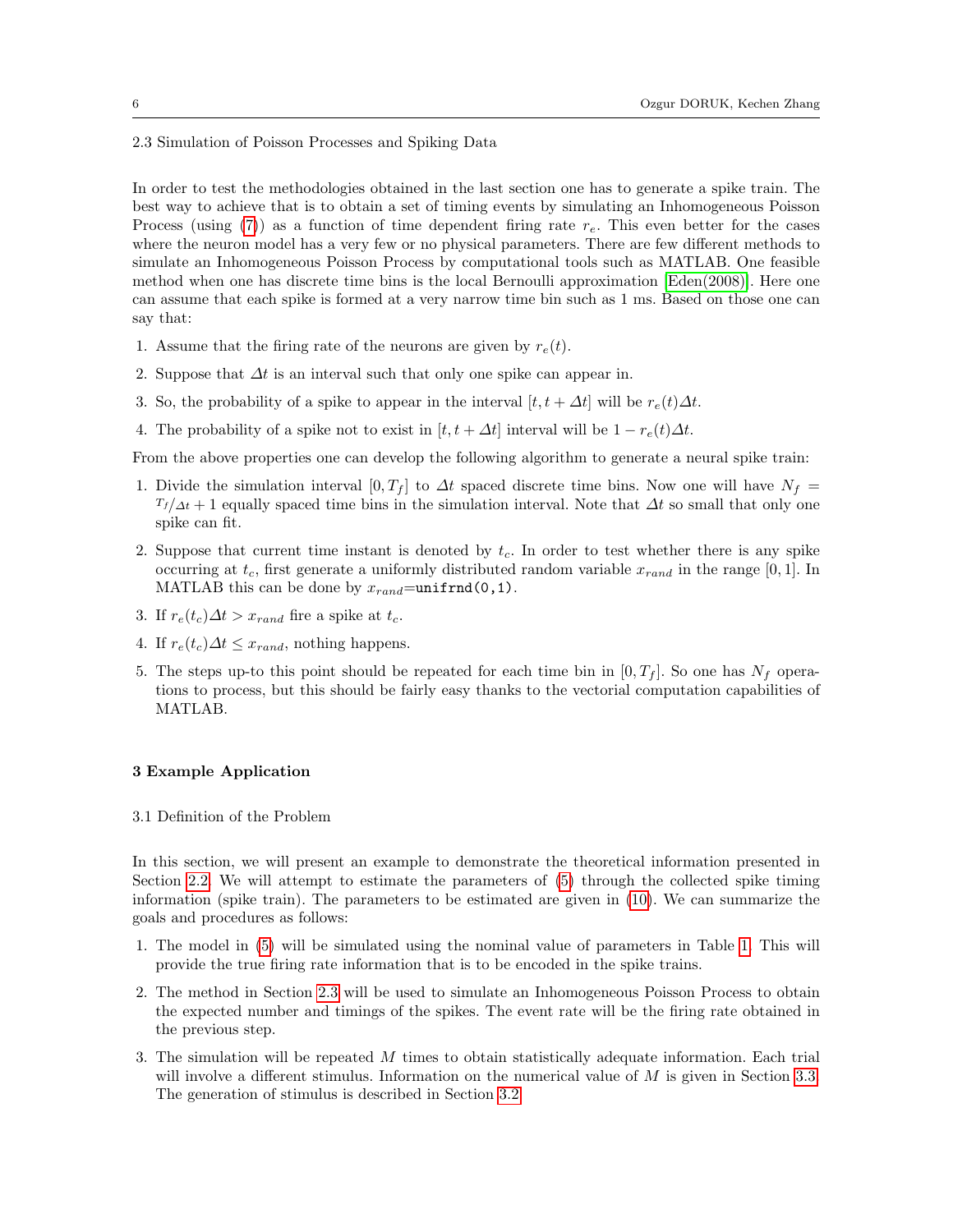- 4. After completion of data collection one can use joint likelihood function defined in [\(14\)](#page-4-3). The optimization problem is solved by MATLAB fmincon script.
- 5. The evaluation will be repeated a few times to see whether the algorithm works efficiently. Especially the convexity of the problem can only be understood this way.
- <span id="page-6-0"></span>6. The results will be presented as tables which reveals the mean value of estimated parameters, percent and mean square errors.

| Parameter | Unit | Nominal Value $(\theta)$ |
|-----------|------|--------------------------|
| $\beta_e$ | 1/s  | 50                       |
| $\beta_i$ | 1/s  | 25                       |
| $w_e$     |      | 1.0                      |
| $w_i$     |      | 0.7                      |
| we        |      | 1.2                      |
| $w_{ei}$  |      | 2.0                      |
| $w_{ie}$  |      | 0.7                      |
| $w_{ii}$  |      | 0.4                      |

Table 1: Nominal values of the parameters in [\(5\)](#page-2-3)

In the current problem it is assumed that  $g_e(x_e)$  and  $g_i(x_i)$  are known and their parameters are given in Table [2.](#page-6-2)

<span id="page-6-2"></span>Table 2: The values of parameters of the functions  $g_e(x_e)$  and  $g_i(x_i)$ . They are assumed to be known and will not be estimated.

| Parametre  | Deer |
|------------|------|
| $\Gamma_e$ | 100  |
| $a_e$      | 0.04 |
| $h_e$      | 70   |
| $\Gamma_i$ | 50   |
| $a_i$      | 0.04 |
| $h_i$      | 35   |

#### <span id="page-6-1"></span>3.2 Formation of the Stimulus

The stimulus is applied as an input I to the model. This may represent any physical exciter such as temperature, pressure, light etc. It can also be thought as the firing of the pre-synaptic neuron which enters as an stimulating input to the examined neuron or network. In view of mathematics, one has to define the input variable as a variable  $I(t)$ . Concerning the fact that we are discussing sensory neurons we may think of a Fourier series describing the stimulus as:

<span id="page-6-3"></span>
$$
I = \sum_{n=1}^{N} A_n \cos \left(\omega_n t + \phi_n\right) \tag{16}
$$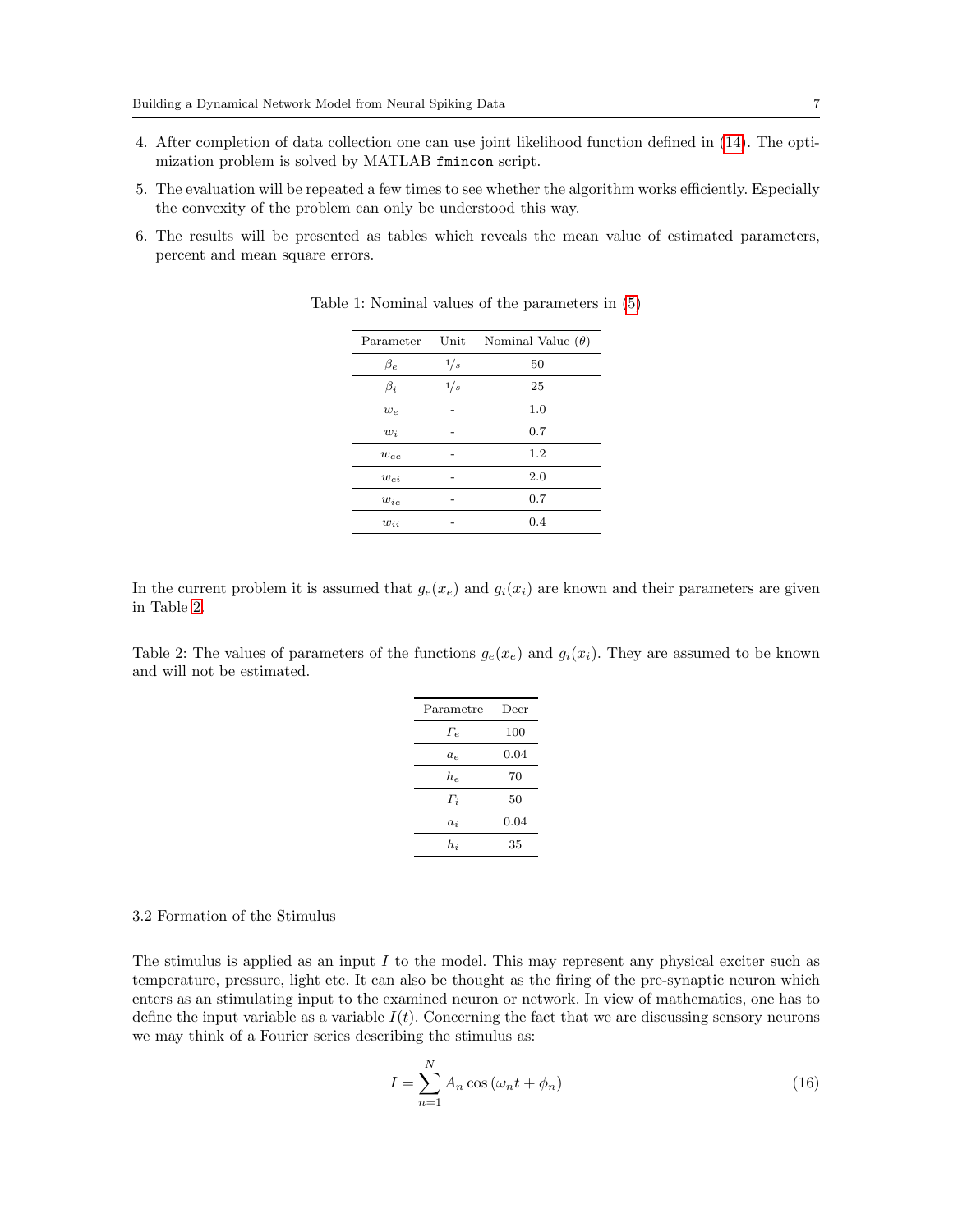In the above  $A_n$  is amplitude,  $\omega_n = 2\pi f_0 n$  is the base frequency of each stimulus component and  $\phi_n$ is their phase. For multiple trials one can modify the above so that it is given for each trial:

<span id="page-7-0"></span>
$$
I_m = \sum_{n=1}^{N_U} A_n \cos\left(\omega_n t + \phi_n^m\right) \tag{17}
$$

In the above  $m = 1...M$ . M is the number of trials as discussed in Section [3.1.](#page-5-1) The stimulus  $I_m$ should be defined different in each case by assigning the phase randomly as a uniformly distributed number between  $(-\pi, \pi)$ . This can be done in MATLAB by phi=unifrnd(-pi,pi).

Finally one will be able to see what happens when a stimulus is configured with  $N_U = 5$ ,  $f_0 = 3$  Hz,  $A_n=100$  and a random phase  $\phi_n.$  That is presented in Figure [2.](#page-8-0)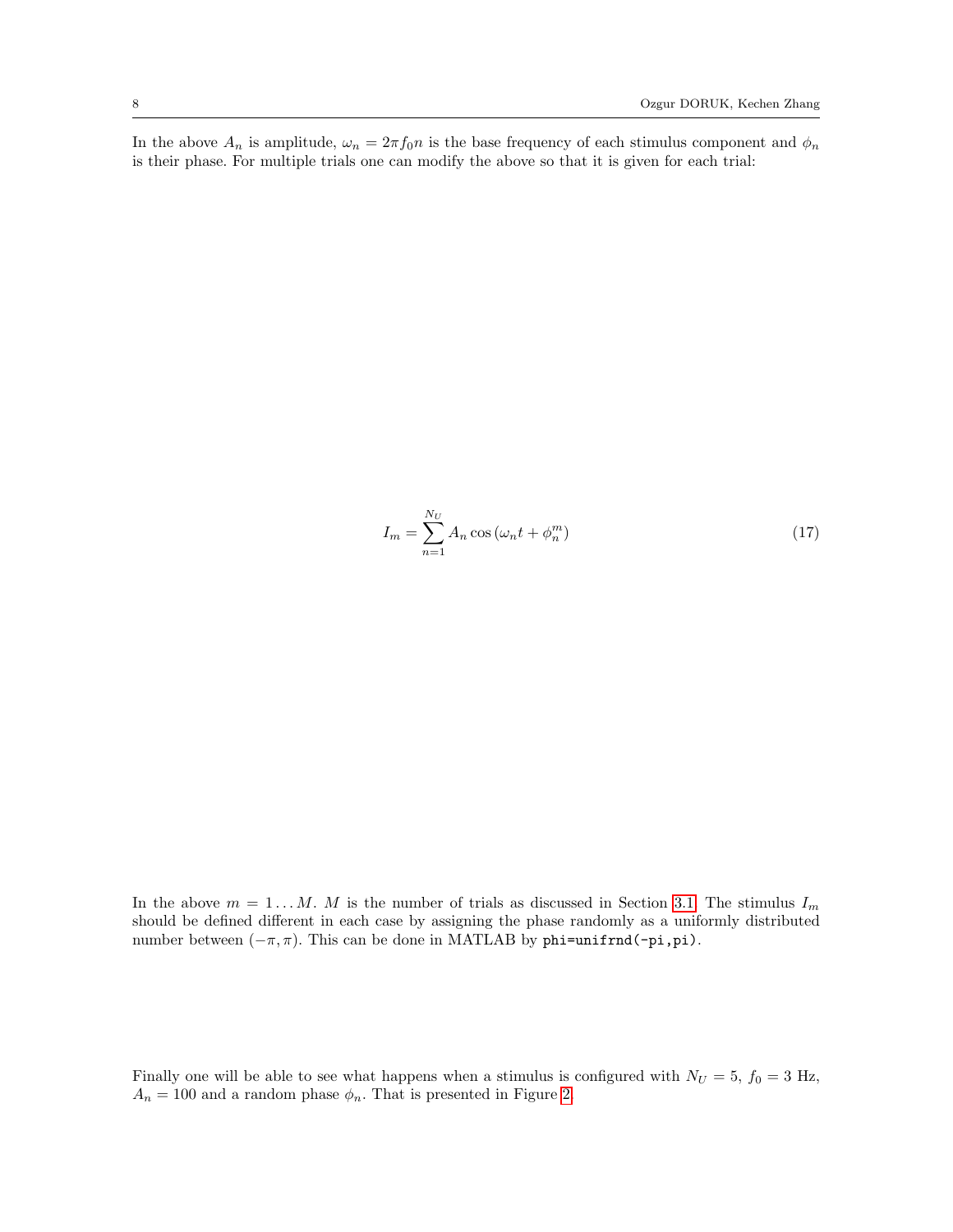<span id="page-8-0"></span>

Fig. 2: The response of the neural network in [\(5\)](#page-2-3) with the nominal parameters given in Table [1](#page-6-0) against stimulus defined in [\(16\)](#page-6-3) configured with the  $N_U = 5$ ,  $f_0 = 3$  Hz,  $A_n = 100$  and a random phase  $\phi_n$ parameters.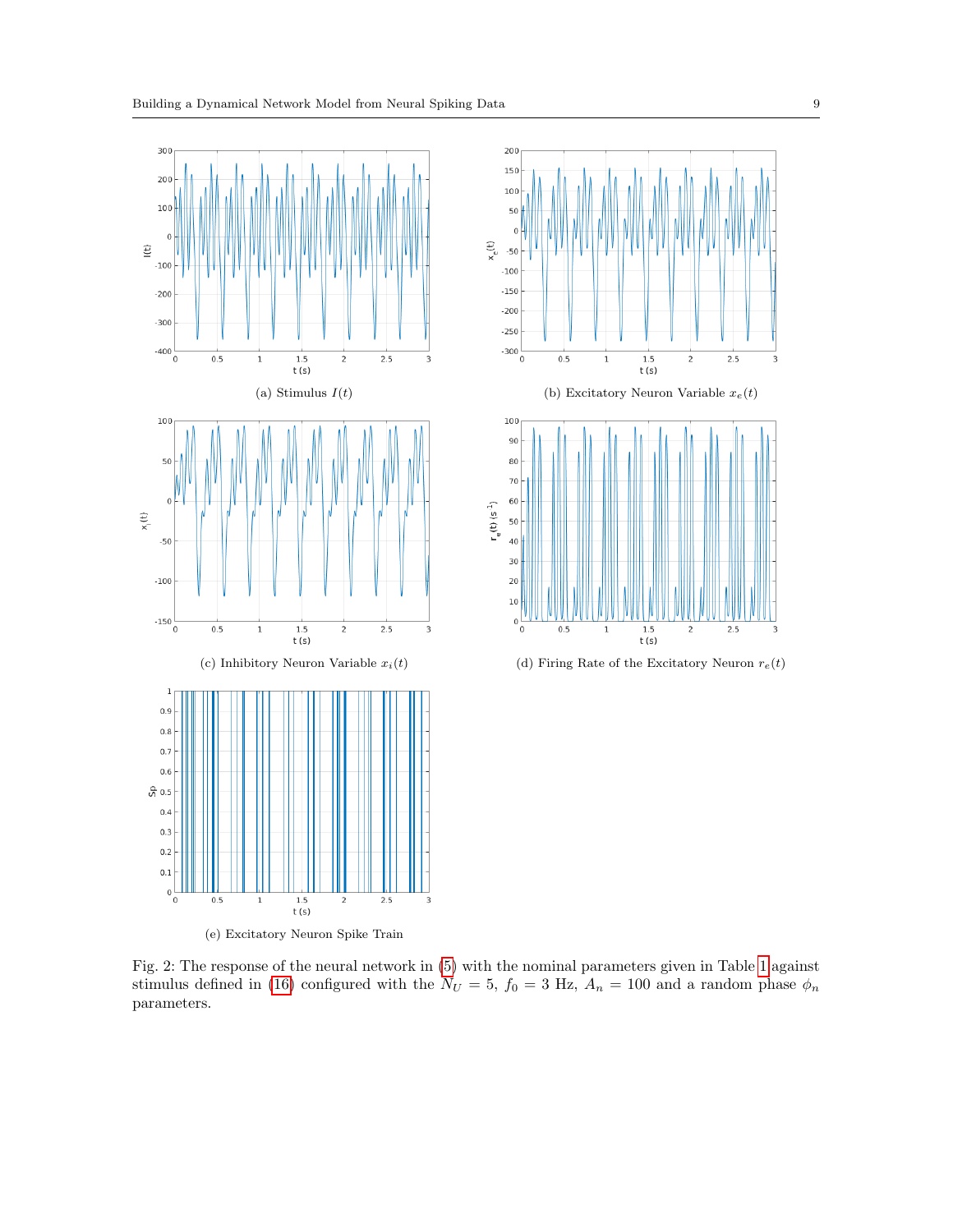## <span id="page-9-0"></span>3.3 Example's Scenario

In Table [3](#page-9-1) one can see the scenario associated with the example application. For comparison some of the parameters such as amplitude and sample size are also tried at different values.

<span id="page-9-1"></span>

|  |  |  |  |                                                                        | Table 3: The details associated with the scenario of the example application. Some parameters are |  |  |
|--|--|--|--|------------------------------------------------------------------------|---------------------------------------------------------------------------------------------------|--|--|
|  |  |  |  | multiple as they indicate the different cases examined for comparison. |                                                                                                   |  |  |
|  |  |  |  |                                                                        |                                                                                                   |  |  |

| Parameter                  | Notation       | Value                                    |
|----------------------------|----------------|------------------------------------------|
| Duration of Simulation     | $T_f$          | $3 \text{ sec.}$                         |
| Number of Repeats          | M              | 25,50,100,200,400                        |
| Size of Stimulus           | $N_{II}$       | 5, 10, 20, 30, 40, 50                    |
| Optimization Algorithm     | N/A            | Interior-Point Gradient Descent (MATLAB) |
| Number of Parameters       | $Size(\theta)$ | 8                                        |
| Stimulus Amplitude         | $A_n$          | 25,50,100                                |
| Base Frequency of Stimulus | $f_{0}$        | 3.333 Hz                                 |
| Bin Size                   | $\Delta t$     | $1 \text{ ms}$                           |

# 4 Presentation of the Results and Concluding Remarks

#### 4.1 General Evaluation

In this section, one will be able to see the results obtained by the solution of the maximum likelihood estimation problem for the example presented in Section [3](#page-5-2) using the likelihood function defined in [\(14\)](#page-4-3). The parameters to be estimated are given in [\(10\)](#page-4-2). The results are presented in two forms. The mean estimation results are presented in tabular form (Table [4](#page-13-0)) where as the variation of the mean square errors of estimation against stimulus component size  $N_U$  and the sample size  $M$  are presented separately as graphs (Figure [3](#page-10-0) and [4](#page-10-1)).

For most of the parameters (except  $w_{ii}$ ) the sample size M leads to decrease in mean square error. One can note that from **Figure [4](#page-13-0)** and also roughly from **Table 4**. The stimulus component size  $N_U$  does not seem to have a definable pattern. Here, it is recommended that large values of  $N_U$  are definitely unnecessary.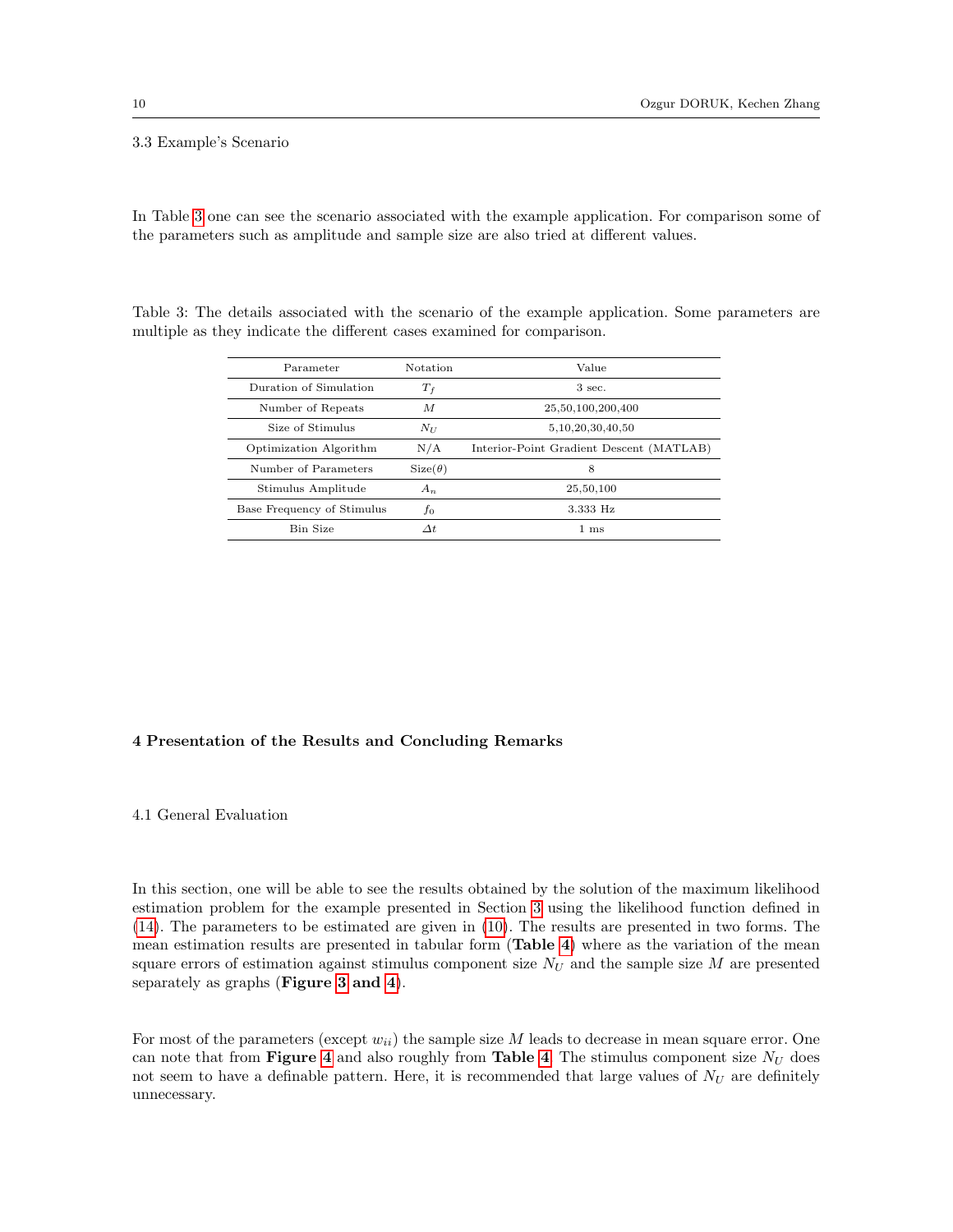<span id="page-10-0"></span>

Fig. 3: The variation of mean square errors (MSE) of each parameter against varying stimulus component size  $N_U$ .

<span id="page-10-1"></span>

Fig. 4: The variation of mean square errors (MSE) of each parameter against varying sample (or iteration) size M.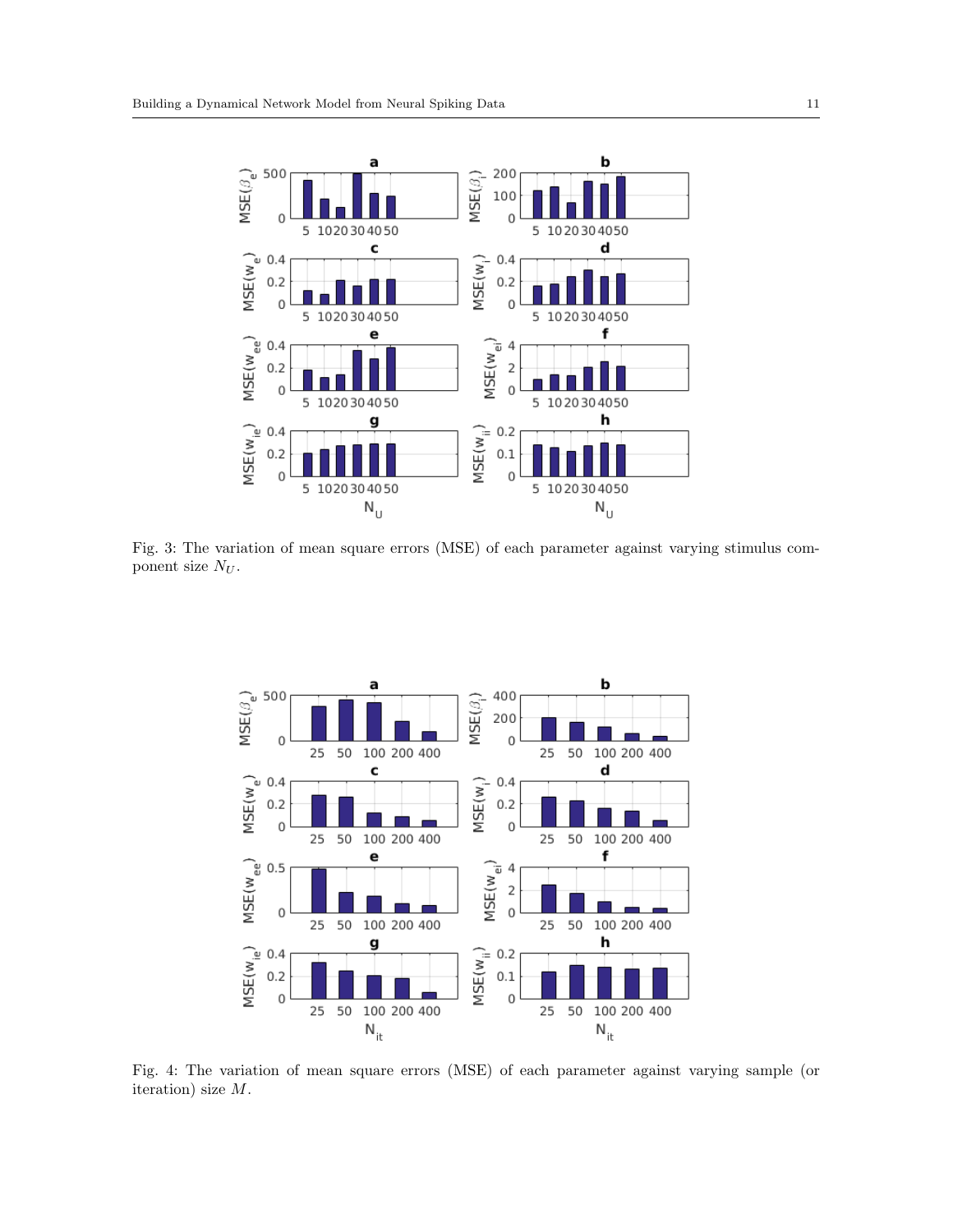## 4.2 Comparison with Another Likelihood Function

In this section we will compare the results obtained from this research with that of another similar research using a different likelihood function [\[Doruk and Zhang\(2017\)\]](#page-11-10) which depends on the temporal locations of individual spikes (denoted as a set by  $S_m$ ) instead of just their count:

<span id="page-11-18"></span>
$$
p(S_m, \theta) = \exp\left(-\int_0^T r_e^{(m)}(t) dt\right) \prod_{k=1}^{K_m} r_e^{(m)}\left(t_k^{(m)}\right)
$$
(18)

In the compared study, the model and its parameters are same as that of [\(5\)](#page-2-3) and the stimulus is also the same given by [\(17\)](#page-7-0). Applying the same scenario as Table [3](#page-9-1) reveals that the work in [\[Doruk and](#page-11-10) [Zhang\(2017\)\]](#page-11-10) yields much smaller estimation mean square errors when considered the same sample size M. In addition, smaller sample sizes in  $[Doruk and Zhang(2017)]$  generate much smaller estimation errors appear at smaller values of  $M$  than larger values of  $M$  in this study. The principal reason lying under that result should be the inclusion of the temporal locations of the individual spikes in the likelihood function [\(18\)](#page-11-18) from the collected spike trains. Of course this advantage required higher computational efforts and memory than the study in this research. Thus depending on the resources one can prefer the current work or [\[Doruk and Zhang\(2017\)\]](#page-11-10). However, the covariance of the estimation error seems much higher in the application of this paper.

#### References

- <span id="page-11-12"></span>Adrian(1926). Adrian ED (1926) The impulses produced by sensory nerve endings. The Journal of physiology 61(1):49– 72
- <span id="page-11-9"></span>Beer(1995). Beer RD (1995) On the dynamics of small continuous-time recurrent neural networks. Adaptive Behavior 3(4):469–509
- <span id="page-11-16"></span>Butts et al(2007)Butts, Weng, Jin, Yeh, Lesica, Jose-Manuel, and Stanley. Butts DA, Weng C, Jin J, Yeh CI, Lesica NA, Jose-Manuel A, Stanley GB (2007) Temporal precision in the neural code and the timescales of natural vision. Nature 449(7158):92
- <span id="page-11-15"></span>Dayan et al(2003)Dayan, Abbott et al. Dayan P, Abbott L, et al (2003) Theoretical neuroscience: computational and mathematical modeling of neural systems. Journal of Cognitive Neuroscience 15(1):154–155
- <span id="page-11-6"></span>DiMattina and Zhang(2011). DiMattina C, Zhang K (2011) Active data collection for efficient estimation and comparison of nonlinear neural models. Neural computation 23(9):2242–2288
- <span id="page-11-7"></span>DiMattina and Zhang(2013). DiMattina C, Zhang K (2013) Adaptive stimulus optimization for sensory systems neuroscience. Frontiers in neural circuits 7
- <span id="page-11-10"></span>Doruk and Zhang(2017). Doruk RO, Zhang K (2017) Fitting of dynamic recurrent neural network models to sensory stimulus-response data. arXiv preprint arXiv:170909541
- <span id="page-11-17"></span>Eden(2008). Eden U (2008) Point process models for neural spike trains. Neural Signal Processing: Quantitative Analysis of Neural Activity Washington, DC: Society for Neuroscience
- <span id="page-11-2"></span>FitzHugh(1961). FitzHugh R (1961) Impulses and physiological states in theoretical models of nerve membrane. Biophysical journal 1(6):445–466
- <span id="page-11-13"></span>Forrest(2014a). Forrest MD (2014a) Intracellular calcium dynamics permit a purkinje neuron model to perform toggle and gain computations upon its inputs. Frontiers in computational neuroscience 8
- <span id="page-11-14"></span>Forrest(2014b). Forrest MD (2014b) The sodium-potassium pump is an information processing element in brain computation. Frontiers in physiology 5
- <span id="page-11-3"></span>Hindmarsh and Rose(1982). Hindmarsh J, Rose R (1982) A model of the nerve impulse using two first-order differential equations. Nature 296(5853):162–164
- <span id="page-11-4"></span>Hindmarsh and Rose(1984). Hindmarsh JL, Rose R (1984) A model of neuronal bursting using three coupled first order differential equations. Proceedings of the royal society of London B: biological sciences 221(1222):87–102
- <span id="page-11-0"></span>Hodgkin and Huxley(1952). Hodgkin AL, Huxley AF (1952) A quantitative description of membrane current and its application to conduction and excitation in nerve. The Journal of physiology 117(4):500
- <span id="page-11-11"></span>Kandel et al(2000)Kandel, Schwartz, Jessell, Siegelbaum, Hudspeth et al. Kandel ER, Schwartz JH, Jessell TM, Siegelbaum SA, Hudspeth AJ, et al (2000) Principles of neural science, vol 4. McGraw-hill New York
- <span id="page-11-1"></span>Morris and Lecar(1981). Morris C, Lecar H (1981) Voltage oscillations in the barnacle giant muscle fiber. Biophysical journal 35(1):193–213
- <span id="page-11-8"></span>Murphy(2012). Murphy KP (2012) Machine learning: a probabilistic perspective. MIT press
- <span id="page-11-5"></span>Myung(2003). Myung IJ (2003) Tutorial on maximum likelihood estimation. Journal of Mathematical Psychology 47(1):90–100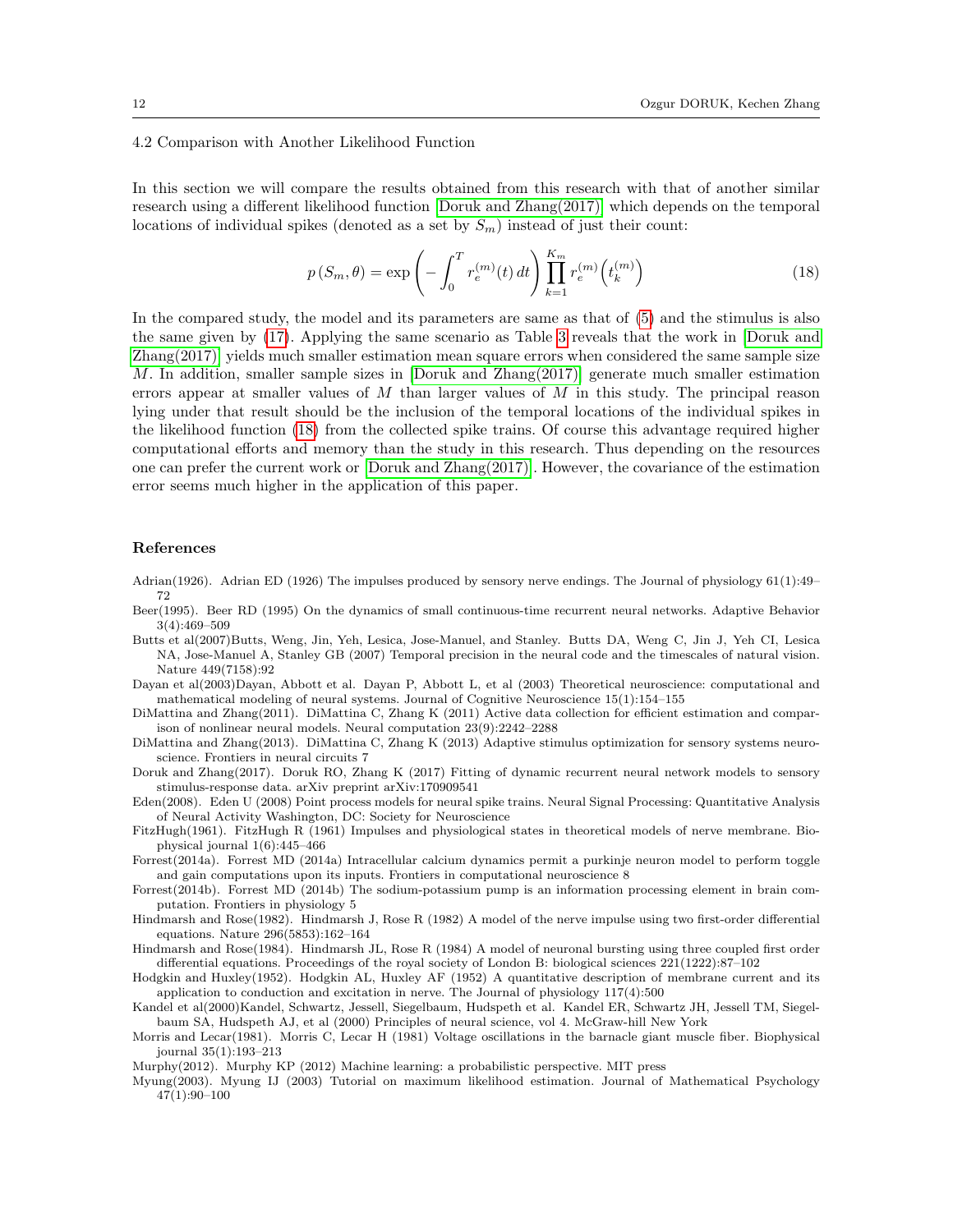<span id="page-12-0"></span>Pehlivan(2009). Pehlivan F (2009) Biyofizik. Hacettepe Taş Kitapçılık Limited Şti.

- <span id="page-12-2"></span>Rieke(1999). Rieke F (1999) Spikes: exploring the neural code
- <span id="page-12-1"></span>Shadlen and Newsome(1994). Shadlen MN, Newsome WT (1994) Noise, neural codes and cortical organization. Current opinion in neurobiology 4(4):569–579
- <span id="page-12-3"></span>Singh and Levy(2017). Singh C, Levy WB (2017) A consensus layer v pyramidal neuron can sustain interpulse-interval coding. PloS one 12(7):e0180,839